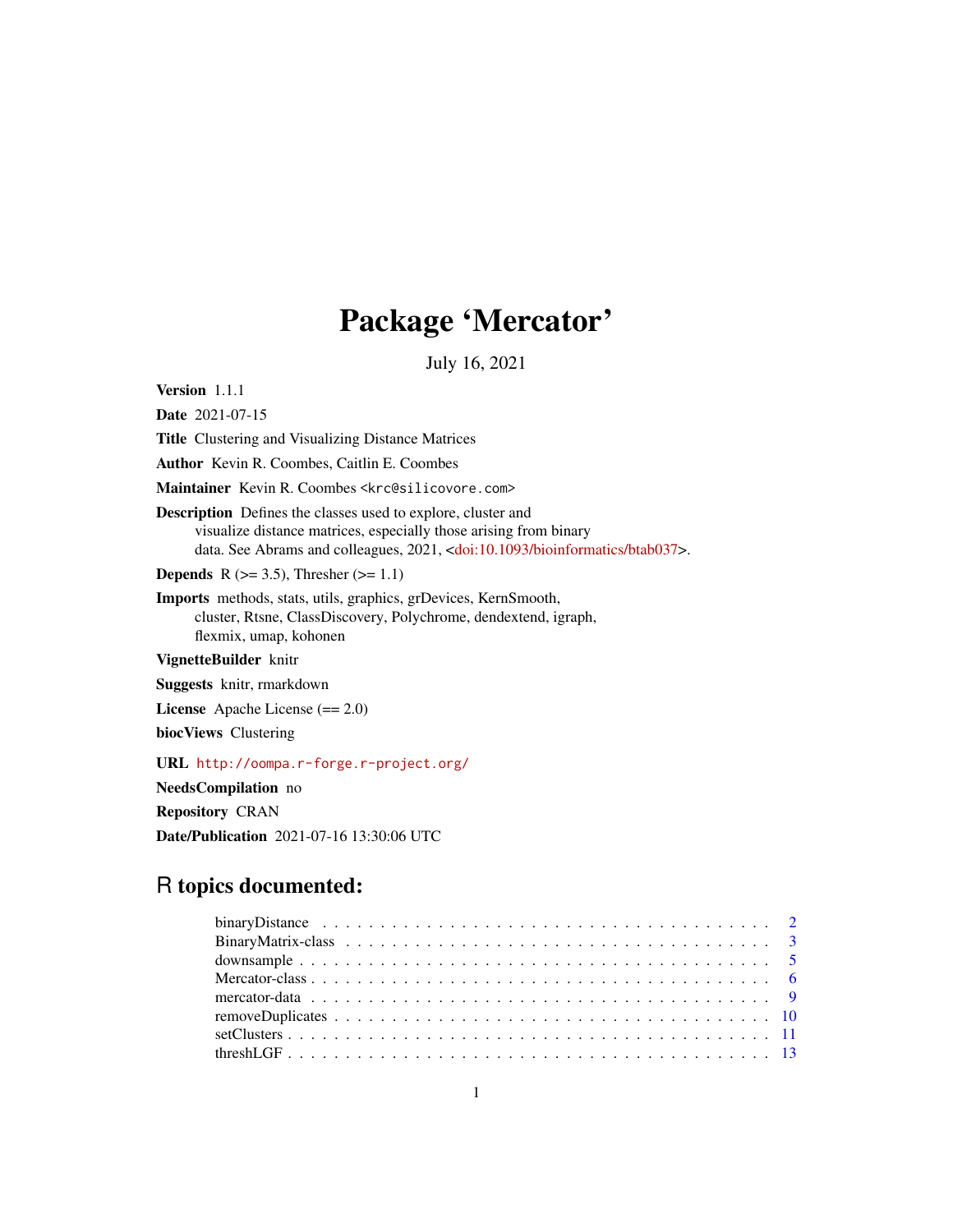# <span id="page-1-0"></span>**Index** the contract of the contract of the contract of the contract of the contract of the contract of the contract of the contract of the contract of the contract of the contract of the contract of the contract of the co

<span id="page-1-1"></span>

#### Description

The binaryDistance function defines various similarity or distance measures between binary vectors, which represent the first step in the algorithm underlying the Mercator visualizations.

#### Usage

binaryDistance(X, metric)

# Arguments

|        | An object of class matrix.                                                                                                                                                                               |
|--------|----------------------------------------------------------------------------------------------------------------------------------------------------------------------------------------------------------|
| metric | An object of class character limited to the names of 10 selected distance met-<br>rics: jaccard, sokalMichener, hamming, russellRao, pearson, goodmanKruskal,<br>manhattan, canberra, binary, or euclid. |
|        |                                                                                                                                                                                                          |

# Details

Similarity or difference between binary vectors can be calculated using a variety of distance measures. In the main reference (below), Choi and colleagues reviewed 76 different measures of similarity of distance between binary vectors. They also produced a hierarchical clustering of these measures, based on the correlation between their distance values on multiple simulated data sets. For metrics that are highly similar, we chose a single representative.

Cluster 1, represented by the jaccard distance, contains Dice & Sorenson, Ochiai, Kulcyznski, Bray & Curtis, Baroni-Urbani & Buser, and Jaccard.

Cluster 2, represented by the sokalMichener distance, contains Sokal & Sneath, Gilbert & Wells, Gower & Legendre, Pearson & Heron, Hamming, and Sokal & Michener. Also within this cluster are 4 distances represented independently within this function: hamming, manhattan, canberra, and euclidean distances

Cluster 3, represented by the russellRao distance, contains Driver & Kroeber, Forbes, Fossum, and Russell & Rao.

The remaining metrics are more isolated, without strong clustering. We considered a few examples, including the Pearson distance (pearson) and the Goodman & Kruskal distance (goodmanKruskal). The binary distance is also included.

#### Value

Returns an object of class [dist](#page-0-0) corresponding to the distance metric provided.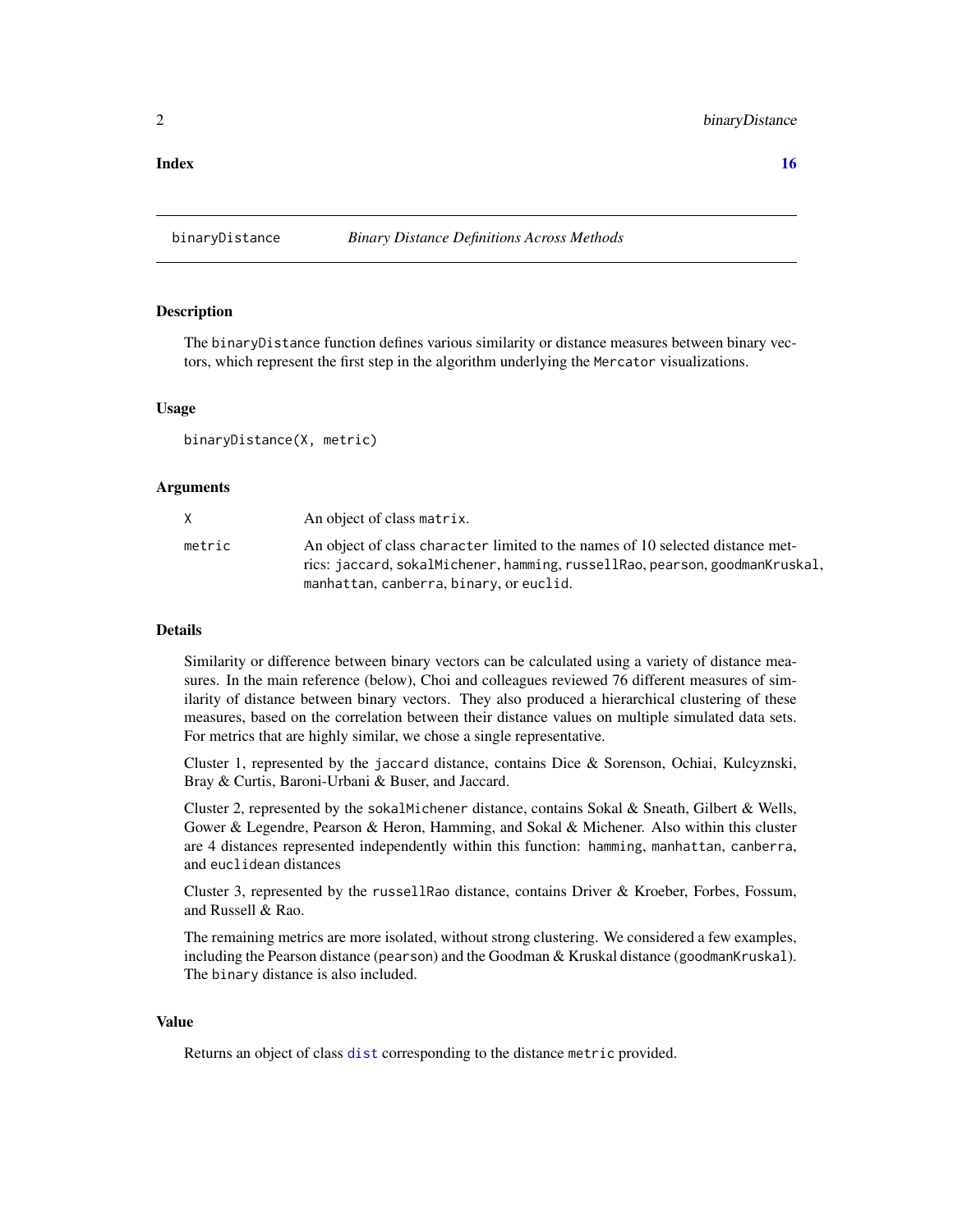# <span id="page-2-0"></span>BinaryMatrix-class 3

## Note

Although the distance metrics provided in the binaryDistance function are explicitly offered for use on matrices of binary vectors, some metrics may return useful distances when applied to nonbinary matrices.

# Author(s)

Kevin R. Coombes <krc@silicovore.com>, Caitlin E. Coombes

# References

Choi SS, Cha SH, Tappert CC, A Survey of Binary Similarity and Distance Measures. Systemics, Cybernetics, and Informatics. 2010; 8(1):43-48.

# See Also

This set includes all of the metrics from the [dist](#page-0-0) function.

#### Examples

```
my.matrix <- matrix(rbinom(50*100, 1, 0.15), ncol=50)
my.dist <- binaryDistance(my.matrix, "jaccard")
```
BinaryMatrix-class *Class* "BinaryMatrix"

#### <span id="page-2-1"></span>Description

The BinaryMatrix object class underlies the threshLGF and Mercator methods and visualizations of the Mercator package. The BinaryMatrix function returns a new object of BinaryMatrix class.

#### Usage

BinaryMatrix(binmat, columnInfo, rowInfo)

# Arguments

| binmat     | A binary matrix of class numeric or integer with values 0 and 1.                                                                                              |
|------------|---------------------------------------------------------------------------------------------------------------------------------------------------------------|
| columnInfo | A data. frame of at least one column containing column names. If no colnames<br>are specified, the column names associated with the data matrix will be used. |
| rowInfo    | A data frame of at least one column containing row names. If no rownames are<br>specified, the row names associated with the data matrix will be used.        |

# Value

The BinaryMatrix function returns a new object of binaryMatrix class.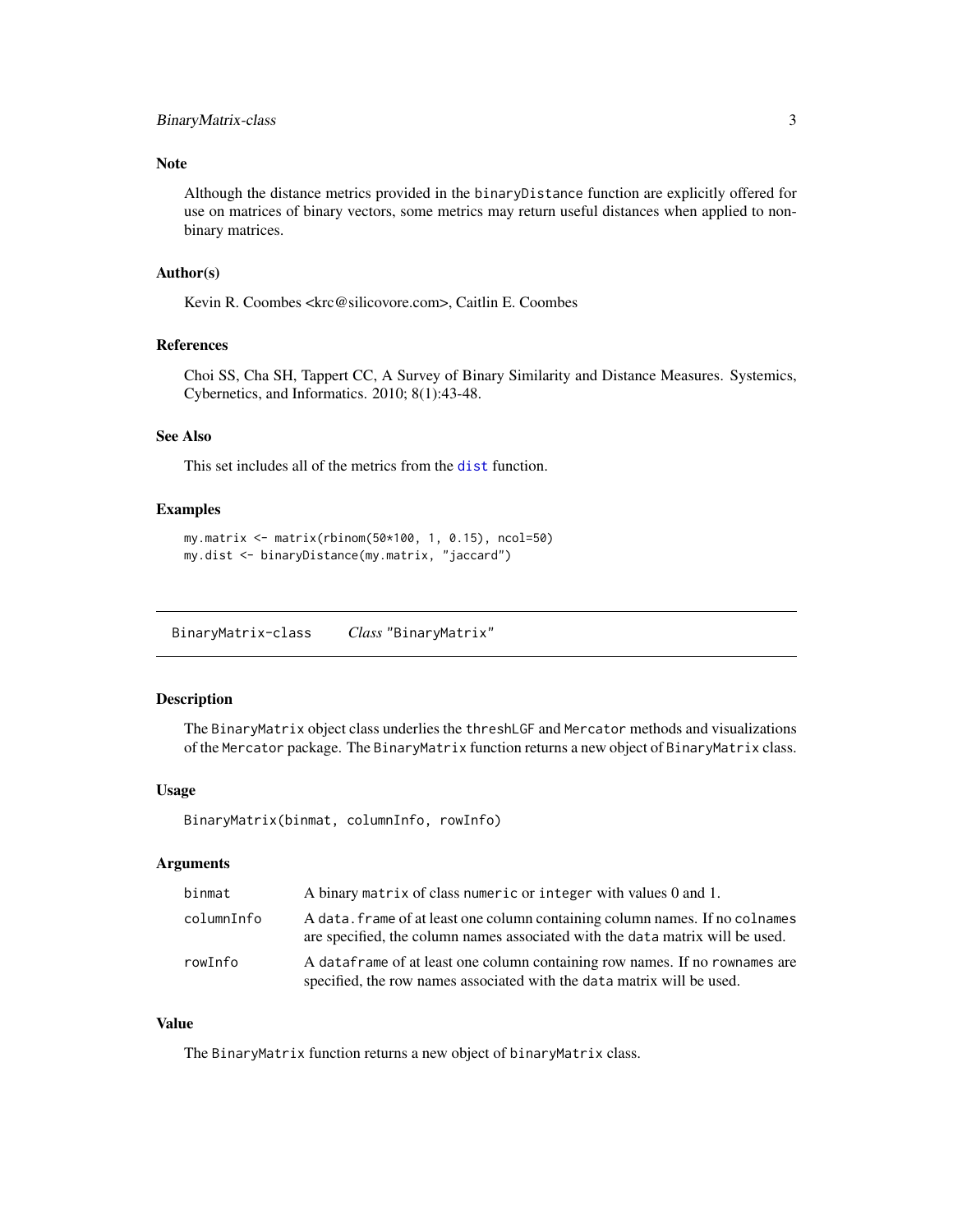#### <span id="page-3-0"></span>Objects from the Class

Objects should be defined using the BinaryMatrix constructor. In the simplest case, you simply pass in the binary data matrix that you want to visualize, and the BinaryMatrix is constructed using the matrix's existing column and row names.

#### Slots

binmat: Object of class matrix; the binary data used for visualization.

columnInfo: Object of class data.frame; names and definitions of columns.

- rowInfo: Object of class data.frame; names and definitions of rows.
- info: Object of class list; identifies \$notUsed and \$redundant features.
- history: Object of class "character"; returns a history of manipulations by Mercator functions to the BinaryMatrix object, including "Newly created," "Subsetted," "Transposed," "Duplicate features removed," and "Threshed."

#### Methods

- []: Subsetting by [] returns a subsetted binary matrix, including subsetted row and column names. Calling @history will return the history "Subsetted."
- [dim](#page-0-0): returns the dimensions of the @binmat component of the binaryMatrix object.
- [print](#page-0-0): Shows the first ten rows and columns of the @binmat component.
- [show](#page-0-0): Shows the first ten rows and columns of the @binmat component.
- [summary](#page-0-0): For a given BinaryMatrix, returns object class, dimensions of the @binmat component, and @history.
- [t](#page-0-0): Transposes the @binmat and its associated rowInfo and columnInfo. Calling @history will return the history "Subsetted."

#### Note

Attempting to construct or manipulate a BinaryMatrix containing NAs, missing values, or columns containing exclusively 0 values may introduce error.

#### Author(s)

Kevin R. Coombes <krc@silicovore.com>, Caitlin E. Coombes

# See Also

The [removeDuplicateFeatures](#page-9-1) function can be used to remove duplicate columns from the binaryMatrix class before threshing or visualization. The [threshLGF](#page-12-1) can be used to identify and remove uninformative features before visualization or further analysis.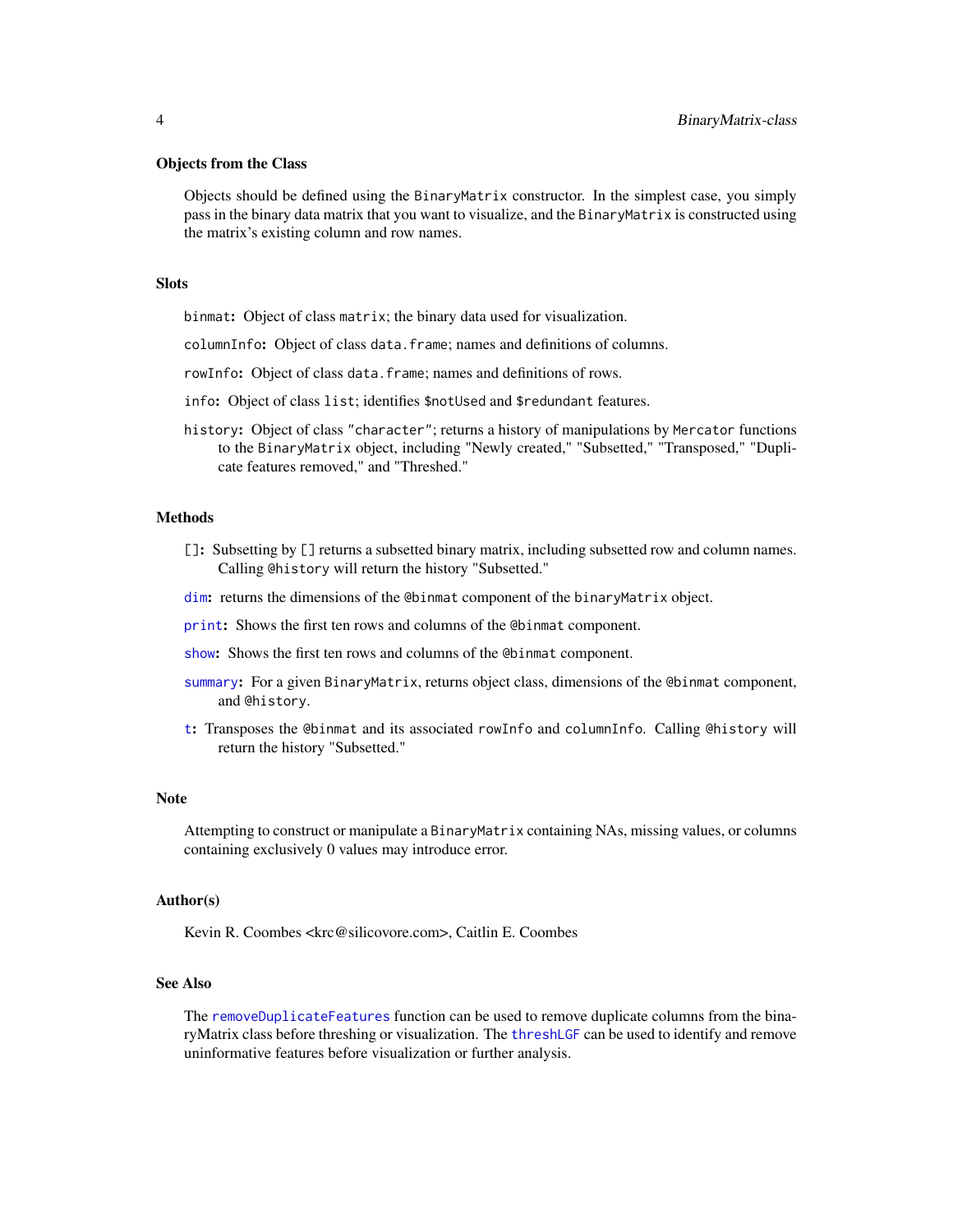# <span id="page-4-0"></span>downsample 5

#### Examples

```
my.matrix <- matrix(rbinom(50*100, 1, 0.15), ncol=50)
my.rows \leq as.data.frame(paste("R", 1:100, sep=""))
my.cols \leq as.data frame(paste("C", 1:50, sep=""))my.binmat <- BinaryMatrix(my.matrix, my.cols, my.rows)
summary(my.binmat)
my.binmat <- my.binmat[1:50, 1:30]
my.binmat <- t(my.binmat)
dim(my.binmat)
my.binmat@history
my.binmat
```
<span id="page-4-1"></span>downsample *Downsampling a Distance Visualization to Facilitate iGraph*

# Description

The downsample function implements a structured reduction of data points with a parent Mercator distance visualization to improve visualization and computational time, especially for the implementation of the iGraph visualization.

#### Usage

downsample(target, distanceMat, cutoff)

#### Arguments

| target      | An integer number of points to which the user wishes to reduce the parent<br>Mercator object.          |
|-------------|--------------------------------------------------------------------------------------------------------|
| distanceMat | An object of class matrix containing the distance matrix component of the par-<br>ent Mercator object. |
| cutoff      | An inclusion cutoff for selected points based on the local density within the<br>parent data.          |

## Details

Mercator can be used to visualize complex networks using iGraph. To improve clarity of the visualization and computational time, we implement the downsample function to reduce the number of data points to be linked and visualized. The conceptual grounding for downsample draws on Peng Qiu's implementation of the SPADE clustering algorithm for mass cytometry data. The downsample function under-samples the densest regions of the data space to make it more likely that rarer clusters will still be adequately sampled.

#### Value

downsample returns an object of class Mercator containing a structured subset of items from the parent Mercator object.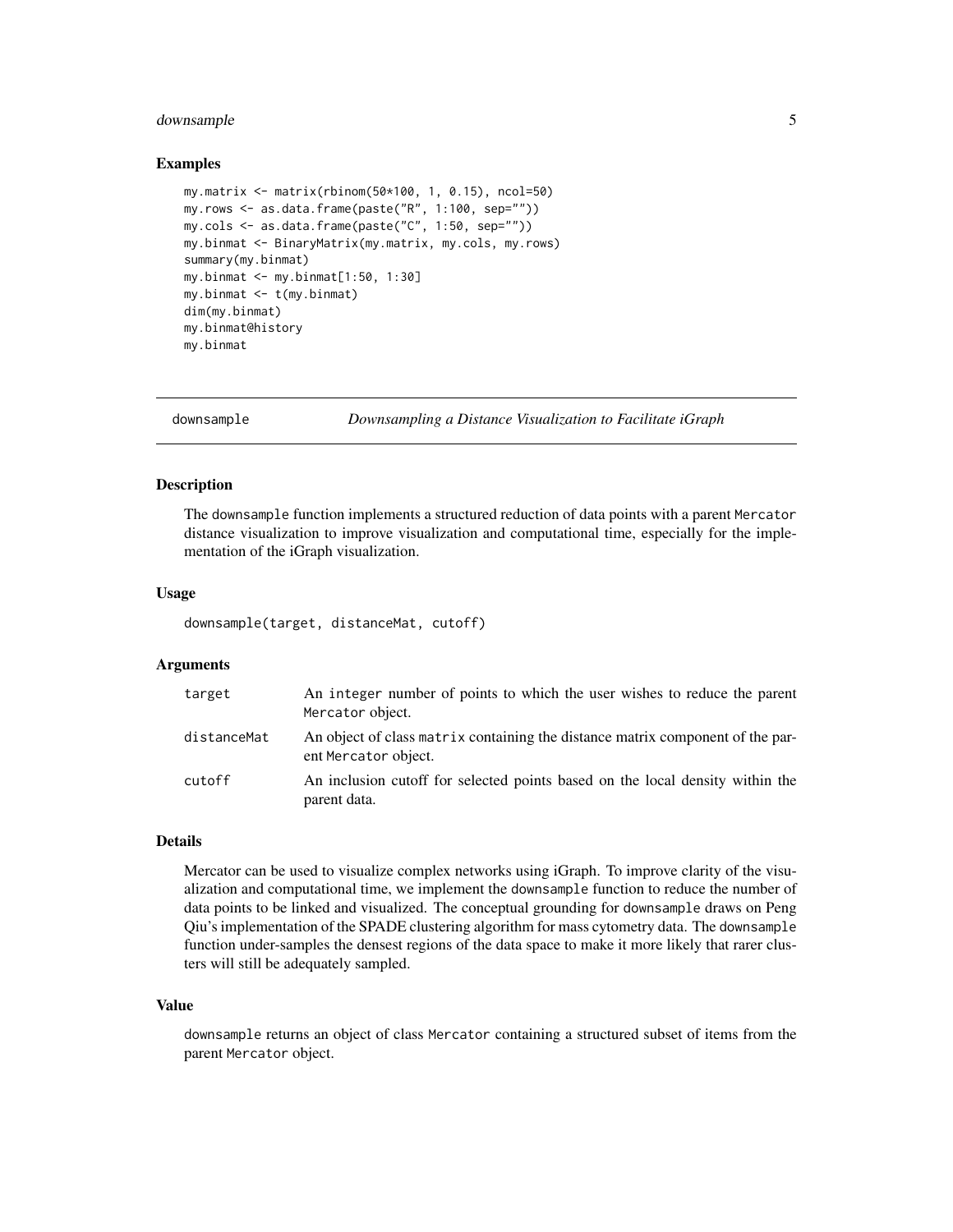#### <span id="page-5-0"></span>Author(s)

Kevin R. Coombes <krc@silicovore.com>, Caitlin E. Coombes

#### References

Qiu, P., et. al. (2011). Extracting a cellular hierarchy from high-dimensional cytometry data with SPADE. Nature biotechnology, 29(10), 886.

#### Examples

```
#Form a BinaryMatrix
data("iris")
my.data <- as.matrix(iris[,c(1:4)])
my.rows <- as.data.frame(c(1:length(my.data[,1])))
my.binmat <- BinaryMatrix(my.data, , my.rows)
my.binmat <- t(my.binmat)
summary(my.binmat)
# Form and plot Mercator object
# Set K to the known number of species in the dataset
my.vis <- Mercator(my.binmat, "euclid", "tsne", K=3)
summary(my.vis)
plot(my.vis, view = "tsne", main="t-SNE plot of all data points")
#Downsample the Mercator object
M <- as.matrix(my.vis@distance)
set.seed(21340)
DS <- downsample(50, M, 0.1)
red.vis <- my.vis[DS]
#Visualize the down sampled t-SNE plot
plot(red.vis, view = "tsne", main="Down sampled t-SNE Plot")
```
Mercator-class *The* Mercator *Distance Visualization Object*

#### Description

The Mercator object represents a distance matrix together with clustering assignments and a set of visualizations. It implements four visualizations for clusters of large-scale, multi-dimensional data: hierarchical clustering, multi-dimensional scaling, t-Stochastic Neighbor Embedding (t-SNE), and iGraph. The default Mercator constructor applies one of ten metrics of [binaryDistance](#page-1-1) to an object of the [BinaryMatrix](#page-2-1) class.

#### Usage

```
Mercator(X, metric, method, K, ...)
addVisualization(DV, method, ...)
getClusters(DV)
```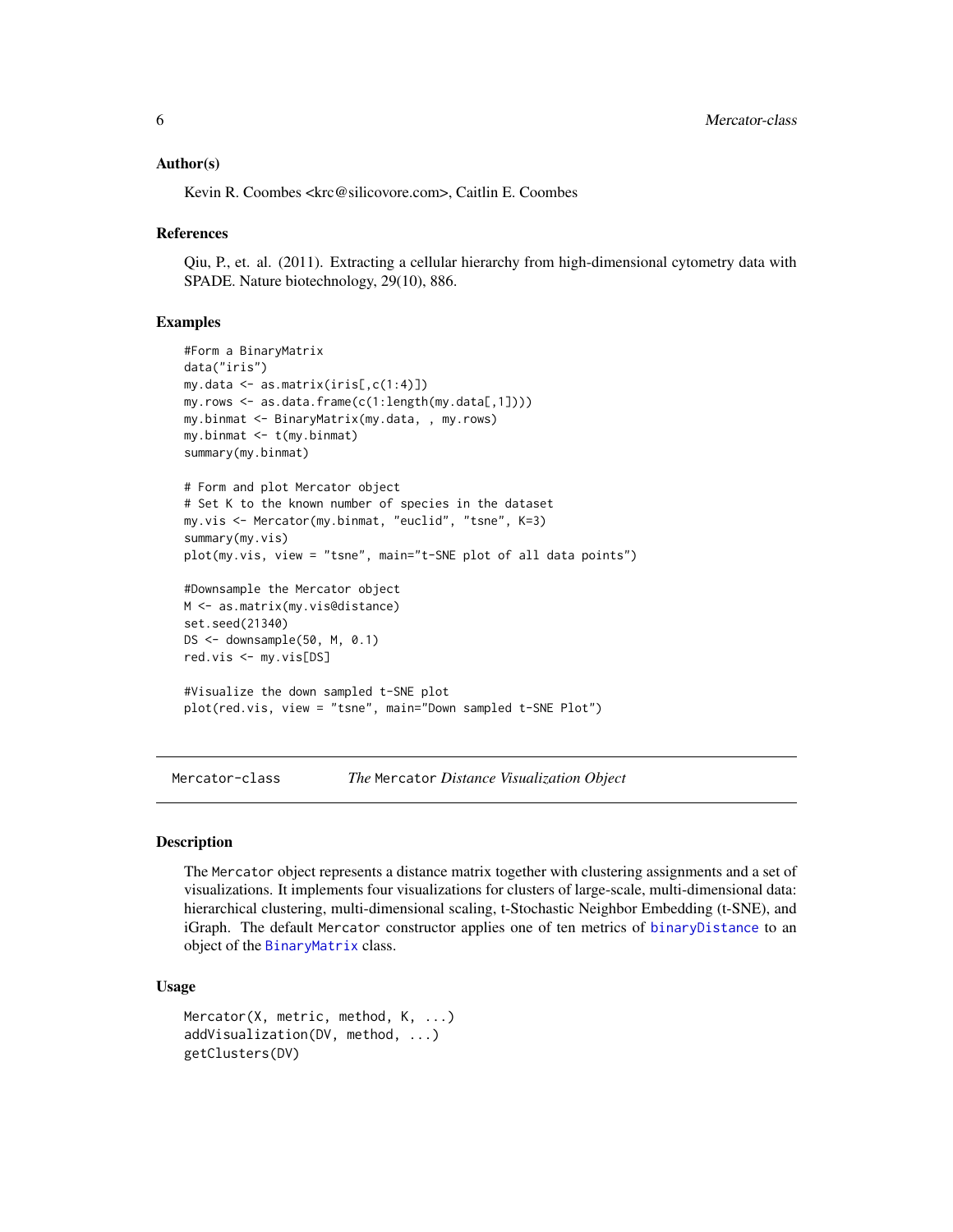# <span id="page-6-0"></span>Mercator-class 7

### Arguments

| X      | Either a BinaryMatrix or a dist object.                                                                                                                                                                                                  |
|--------|------------------------------------------------------------------------------------------------------------------------------------------------------------------------------------------------------------------------------------------|
| metric | A binaryDistance currently limited to the names of 10 selected distance met-<br>rics: jaccard, sokalMichener, hamming, russellRao, pearson, goodmanKruskal,<br>manhattan, canberra, binary, or euclid.                                   |
| method | A visualization method, currently limited to hclust, mds, tsne, graph, umap,<br>and som.                                                                                                                                                 |
| K      | An integer specifying the number of desired clusters.                                                                                                                                                                                    |
| DV     | A distance visualization produced as the output of the Mercator function.                                                                                                                                                                |
| .      | Additional arguments passed on to the functions that implement different meth-<br>ods for addVisualization (possibly passed here through the Mercator func-<br>tion). These include                                                      |
|        | any Any arguments to the cmdscale function for an mds visualization. Most<br>commonly, this is likely to include k, the number of dimensions to compute.                                                                                 |
|        | any Any arguments to the Rtsne function for a tsne visualization. Common<br>examples include dims and perplexity.                                                                                                                        |
|        | any Any arguments to the som function to construct or view a self-organizing<br>map. Most commonly, this is likely to include somgrid, to specify the size<br>and layout of the grid, or type to specify which data to show in the plot. |
|        | Q A quantile cutoff for the creation of the IGraph visualization. By default, the<br>value is set at the 10th percentile.                                                                                                                |
|        |                                                                                                                                                                                                                                          |

# Value

The Mercator function constructs and returns a distance visualization object of the Mercator class, including a distance matrix calculated on a given metric and given visualizations. It is also possible (though not advisable) to construct a Mercator object directly using the new function.

The addVisualizations function can be used to add additional visualizations to an existing Mercator object.

The getClusters function returns a vector of cluster assignments.

# Slots

- metric: Object of class "character"; the name of the [binaryDistance](#page-1-1) applied to create this object.
- distance: Object of class "dist"; the distance matrix used and represented by this object.
- view: Object of class "list"; contains the results of calculations to generate each visualize the object.

clusters: A numeric vector of cluster assignments.

symbols: A numeric vector of valid plotting characters, as used by par(pch).

palette: A character vector of color names.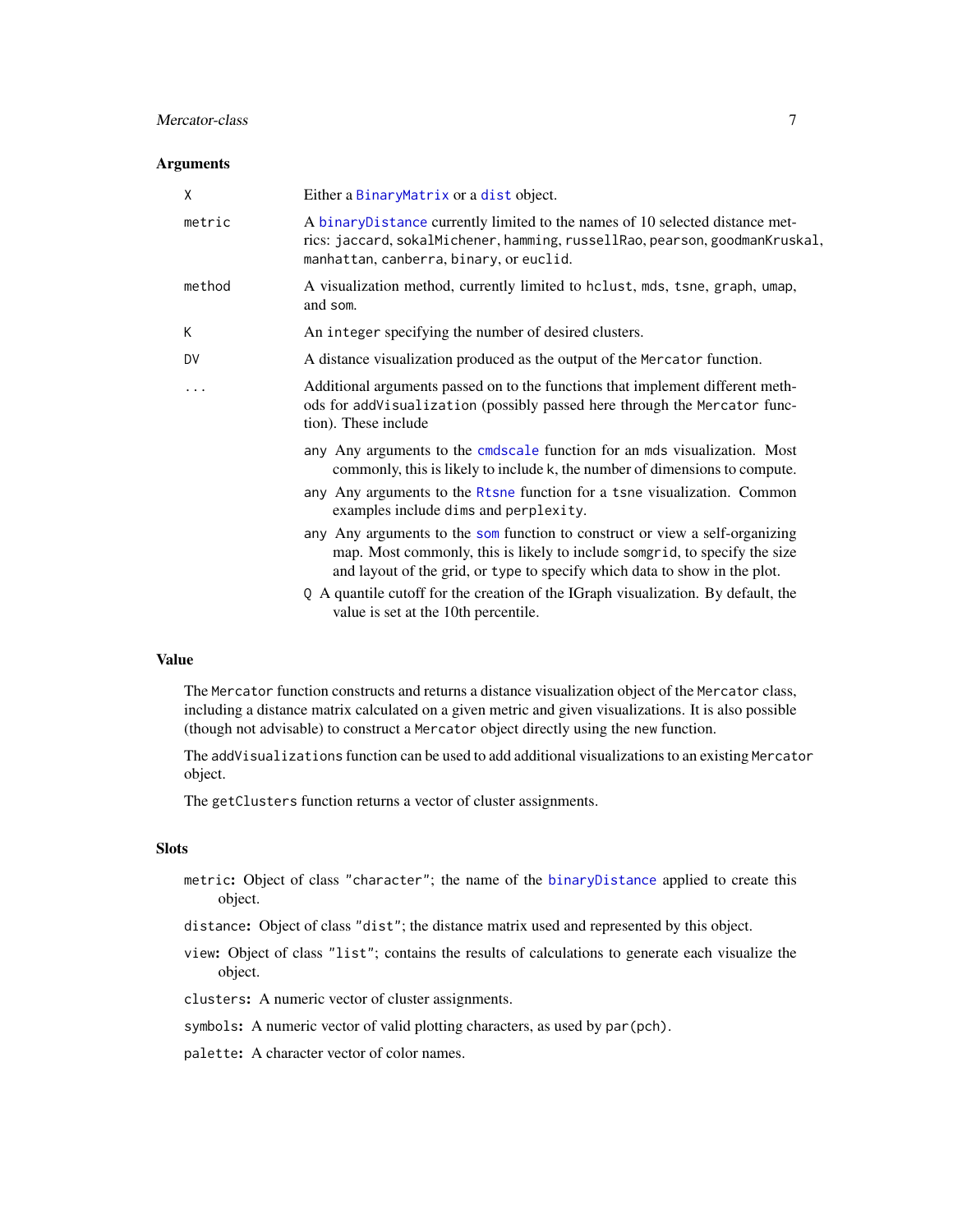#### <span id="page-7-0"></span>Methods

- $plot(x, view = NULL, ask = NULL, ...)$ : Produce a plot of one or more visualizations within a Mercator object. The default view, when omitted, is the first one contained in the object. You can request multiple views at once; if the current plot layout doesn't have enough space in an interactive session, the ask parameters detemines whether the system will ask you before advancing to the next plot. When plotting a graph view, you can use an optional layout parameter to select a specific layout by name.
- barplotheight, main = ", sub = NULL, border =  $NA$ , space =  $0$ , ... Produce a (colored) barplot of the silhouette widths for elements clustered in this class. Arguments are as described in te base function [barplot](#page-0-0).
- scatter(object, view = NULL, ask = NULL, colramp = NULL, ...): Produce a smooth scatter plot of one or more visualizations within a Mercator object. The default view, when omitted, is the first one contained in the object. You can request multiple views at once; if the current plot layout doesn't have enough space in an interactive session, the ask parameters detemines whether the system will ask you before advancing to the next plot. When plotting a graph view, you can use an optional layout parameter to select a specific layout by name. Arguments are otherwise the same as the [smoothScatter](#page-0-0) function, execpt that the default color ramp is topo.colors.
- hist: signature(object = "Mercator") Produce a histogram of distances calculated in the dissimilarity matrix generated in the Mercator object.
- summary: signature(object = "Mercator") Returns the chosen distance metric, dimensions of the distance matrix, and available, calculated visualizations in this object.
- dim: signature(object = "Mercator") Returns the dimensions of the distance matrix of this object.
- [: signature(object = "Mercator") Subsets the distance matrix of this object.

#### Author(s)

Kevin R. Coombes <krc@silicovore.com>, Caitlin E. Coombes

# See Also

[silhouette](#page-0-0), [smoothScatter](#page-0-0), [topo.colors](#page-0-0), [som](#page-0-0), [umap](#page-0-0).

### Examples

```
# Form a BinaryMatrix
data("iris")
my.data <- as.matrix(iris[,c(1:4)])
my.rows <- as.data.frame(c(1:length(my.data[,1])))
my.binmat <- BinaryMatrix(my.data, , my.rows)
my.binmat <- t(my.binmat)
summary(my.binmat)
# Form a Mercator object
# Set K to the known number of species in the dataset
my.vis <- Mercator(my.binmat, "euclid", "hclust", K=3)
```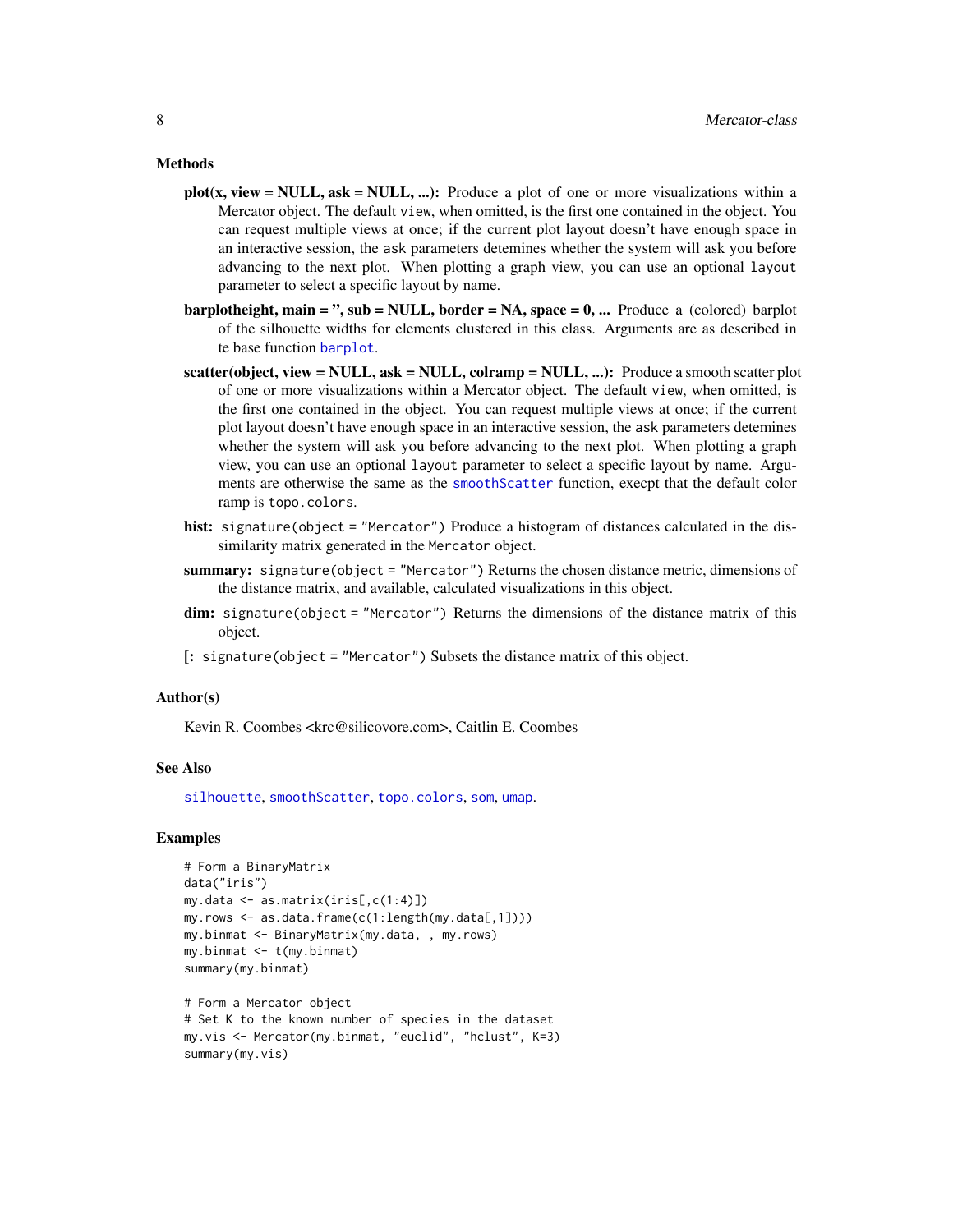# <span id="page-8-0"></span>mercator-data 9

```
hist(my.vis)
barplot(my.vis)
my.vis <- addVisualization(my.vis, "mds")
plot(my.vis, view = "hclust")
plot(my.vis, view = "mds")
scatter(my.vis, view ="mds")
# change the color palette
slot(my.vis, "palette") <- c("purple", "red", "orange", "green")
scatter(my.vis, view ="mds")
# Recover cluster identities
# What species comprise cluster 1?
my.clust <- getClusters(my.vis)
my.species <- iris$Species[my.clust == 1]
my.species
```
mercator-data *CML Cytogenetic Data*

#### Description

These data sets contain binary versions of subsets of cytogenetic karyotype data from patients with chronic myelogenous leukemia (CML).

#### Usage

```
data("lgfFeatures")
data("CML500")
data("CML1000")
data("fakedata") # includes "fakeclin"
```
#### Format

- lgfFeatures A data matrix with 2748 rows and 6 columns listing the cytogentic bands produced as output of the CytoGPS algorithm that converts text-based karyotypes into a binary Loss-Gain-Fusion (LGF) model. The columns include the Label (the Type and Band, joined by an underscore), Type (Loss, Gain, or Fusion), Band (standard name of the cytogenetic band), Chr (chromosome), Arm (the chromsome arm, of the form #p or #q), and Index (an integer that can be used for sorting or indexing).
- CML500 A [BinaryMatrix](#page-2-1) object with 770 rows (subset of LGF features) and 511 columns (patients). The patients were selected using the [downsample](#page-4-1) function from the full set of more than 3000 CML karyotypes. The rows were selected by removing redundant and non-informative features when considering the full data set.
- CML1000 A [BinaryMatrix](#page-2-1) object with 770 rows (subset of LGF features) and 1057 columns (patients). The patients were selected using the [downsample](#page-4-1) function from the full set of more than 3000 CML karyotypes. The rows were selected by removing redundant and non-informative features when considering the full data set.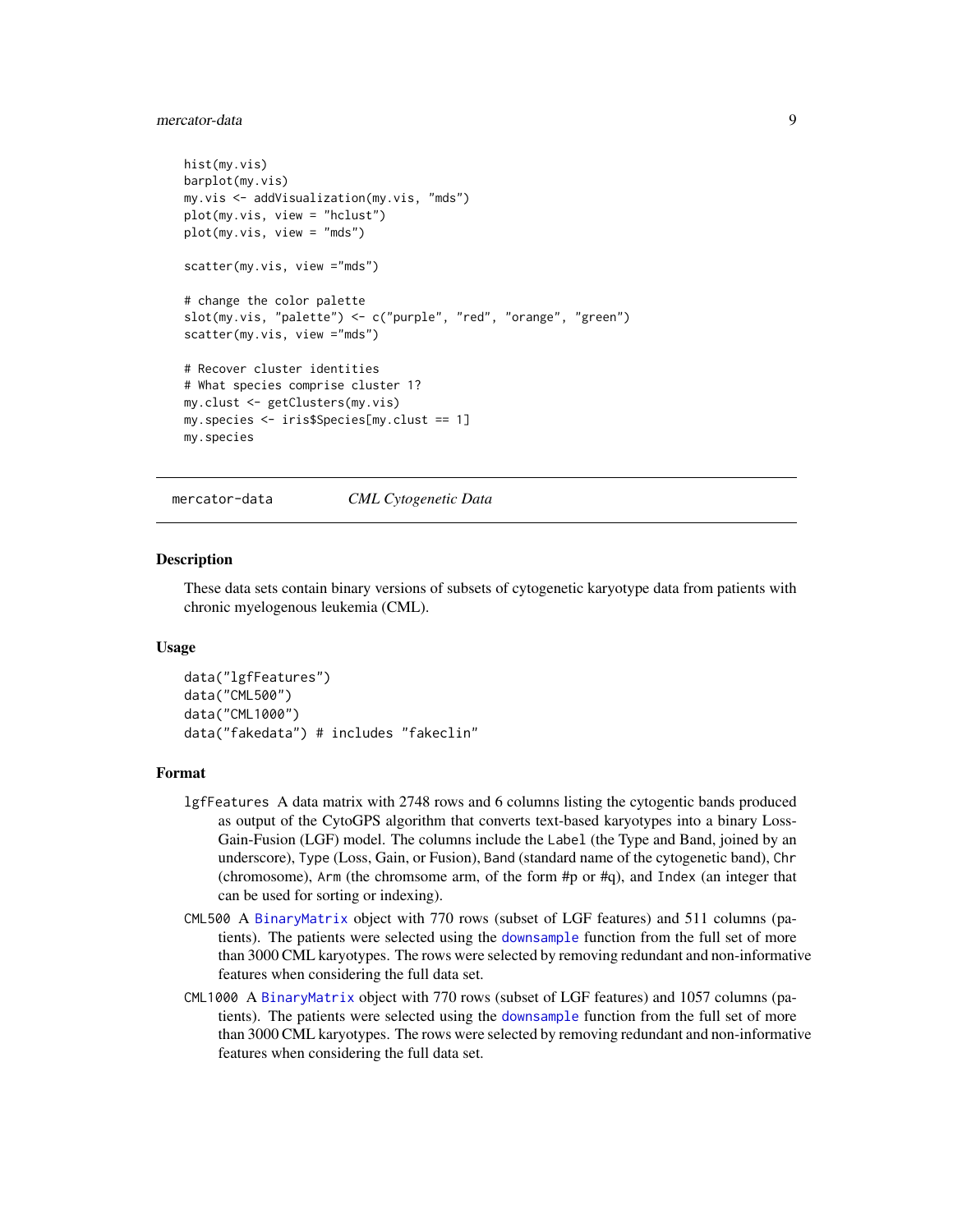- <span id="page-9-0"></span>fakedata A matrix with 776 rows ("features") and 300 columns ("samples") containng synthetic continuos data.
- fakeclin A data frame with 300 rows ("samples") and 4 columns of synthetic clincal data related to the fakedata.

#### Author(s)

Kevin R. Coombes <krc@silicovore.com>, Caitlin E. Coombes

## Source

The cytogenetic data were obtained from the public Mitelman Database of Chromosomal Aberrations and Gene Fusions in Cancer on 4 April 2019. The database is currently located at https://cgap.nci.nih.gov/Chromosomes as part of hte Cancer Genome Anatomy Project (CGAP). The CGAP web site is expected to close on 1 October 2019 at which point the Mitelman database will move to an as-yet-undisclosed location. The data were then converted from text-based karyotrypes into binary vectors using CytoGPS <http://cytogps.org/>.

# References

Abrams ZB, Zhang L, Abruzzo LV, Heerema NA, Li S, Dillon T, Rodriguez R, Coombes KR, Payne PRO. CytoGPS: A Web-Enabled Karyotype Analysis Tool for Cytogenetics. Bioinformatics. 2019 Jul 2. pii: btz520. doi: 10.1093/bioinformatics/btz520. [Epub ahead of print]

removeDuplicates *Remove Duplicate Features or Samples from a Binary Matrix Object*

#### <span id="page-9-1"></span>Description

The removeDuplicates function removes duplicate columns from a binaryMatrix object in the Mercator package.

#### Usage

```
removeDuplicates(object)
removeDuplicateFeatures(object)
```
#### Arguments

object An object of class binaryMatrix.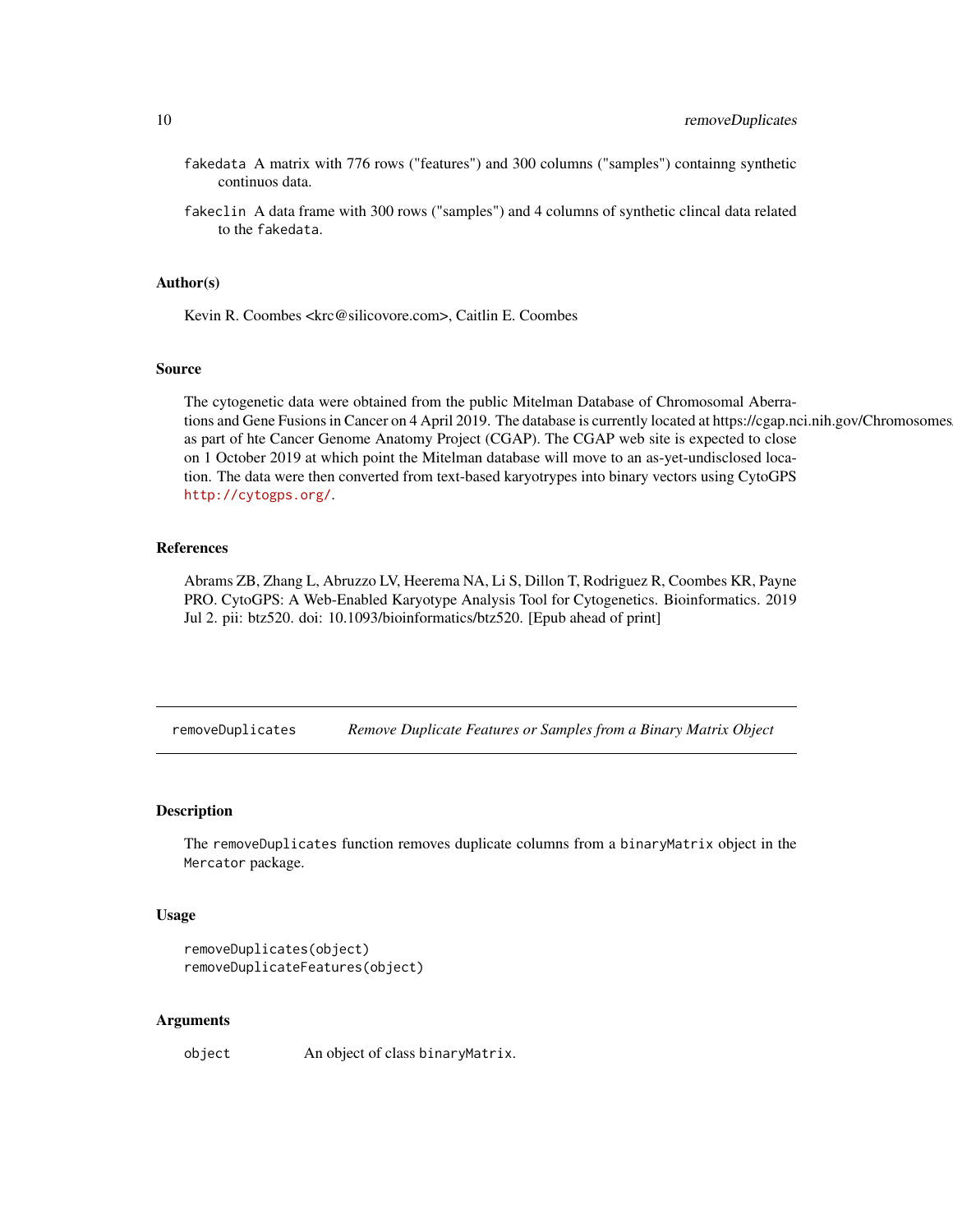#### <span id="page-10-0"></span>setClusters 11

# Details

In some analyses, it may be desirable to remove duplicate features to collapse a group of identical, related events to a single feature, to prevent overweighting when clustering. Historically, this funciton was called removeDuplicateFeatures. That name is still retained for backwards compatibility, but it may be deprecated in future versions in favor of removeDuplicates. In the same way, for some clustering applications, it may be usedful to remove duplicate samples, or those that have an identical feature set.

Removal of duplicates is not required for performance of the binaryMatrix or Mercator objects and associated functions.

The history slot of the binaryMatrix object documents the removal of duplicates.

Future versions of this package may include functionality to store the identities of any duplicates that were removed.

# Value

Returns an object of class binaryMatrix with duplicate columns removed.

# Note

Transposing the binaryMatrix can allow the removeDuplicates function to be applied to both features and observations, if desired.

Features containing exclusively 0s or 1s may interfere with performance of removeDuplicates.

#### Author(s)

Kevin R. Coombes <krc@silicovore.com>, Caitlin E. Coombes

#### Examples

```
my.matrix <- matrix(rbinom(50*100, 1, 0.15), ncol=50)
my.matrix <- cbind(my.matrix, my.matrix[, 1:5]) # add duplicates
dimnames(my.matrix) <- list(paste("R", 1:100, sep=''),
                            paste("C", 1:55, sep=''))
my.binmat <- BinaryMatrix(my.matrix)
dim(my.binmat)
my.binmat <- removeDuplicates(my.binmat)
dim(my.binmat)
```
setClusters *Changing Cluster and Color Assignments in Mercator*

#### Description

Cluster assignments from unsupervised analyses typically assign arbitrary integers to the classes. When comparing the results of different algorithms or different distance metrics, it is helpful to match the integers in order to use colors and symbols that are as consistent as possible. These functions help achieve that goal.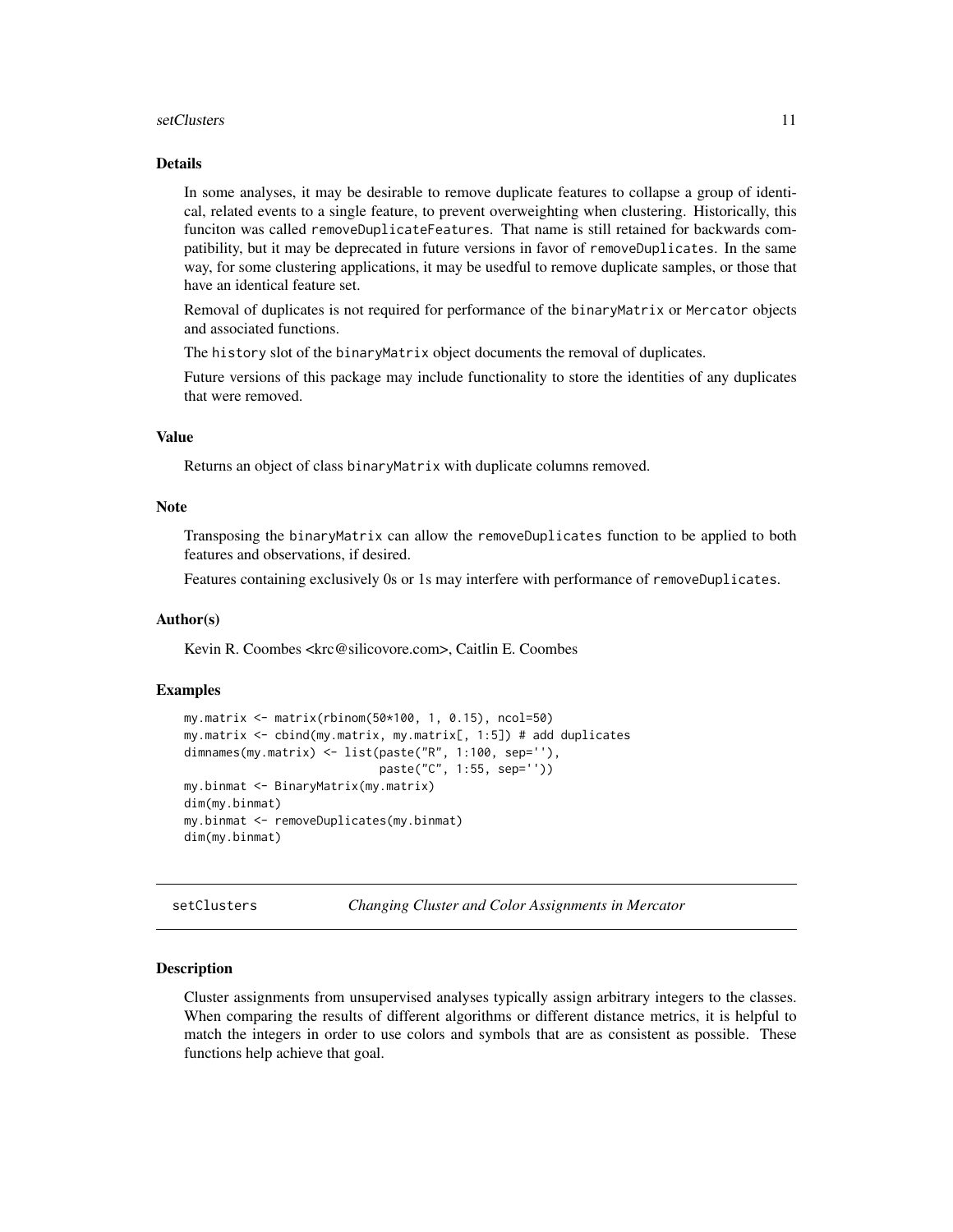## Usage

```
setClusters(DV, clusters)
recolor(DV, clusters)
remapColors(fix, vary)
recluster(DV, K)
```
# Arguments

| DV       | An object of the Mercator class.                                                           |
|----------|--------------------------------------------------------------------------------------------|
| clusters | An integer vector specifiny the cluster membership of each element.                        |
| fix      | An object of the Mercator class, used as the source of color and cluster assign-<br>ments. |
| vary     | An object of the Mercator class, used as the target of color and cluster assign-<br>ments. |
| K        | An integer, the number of clusters.                                                        |

#### Details

In the most general sense, clustering can be viewed as a function from the space of "objects" of interest into a space of "class labels". In less mathematical terms, this simply means that each object gets assigned an (arbitrary) class label. This is all well-and-good until you try to compare the results of running two different clustering algorithms that use different labels (or even worse, use the same labels – typically the integers  $1, 2, \ldots, K$  – with different meanings). When that happens, you need a way to decide which labels from the different sets are closest to meaning the "same thing".

The functions setClusters and remapColors solve this problem in the context of Mercator objects. They accaomplish this task using the greedy algorithm implemented and described in the [remap](#page-0-0) function in the [Thresher](#page-0-0) package.

#### Value

Both setClusters and remapColors return an object of class Mercator in which only the cluster labels and associated color and symbol representations (but not the distance metric used, the number of clusters, the cluster assignments, nor the views) have been updated.

The recolor function is currently an alias for setClusters. However, using recolor is deprecated, and the alias will likely be removed in the next version of the package.

#### Author(s)

Kevin R. Coombes <krc@silicovore.com>

#### See Also

[remap](#page-0-0)

<span id="page-11-0"></span>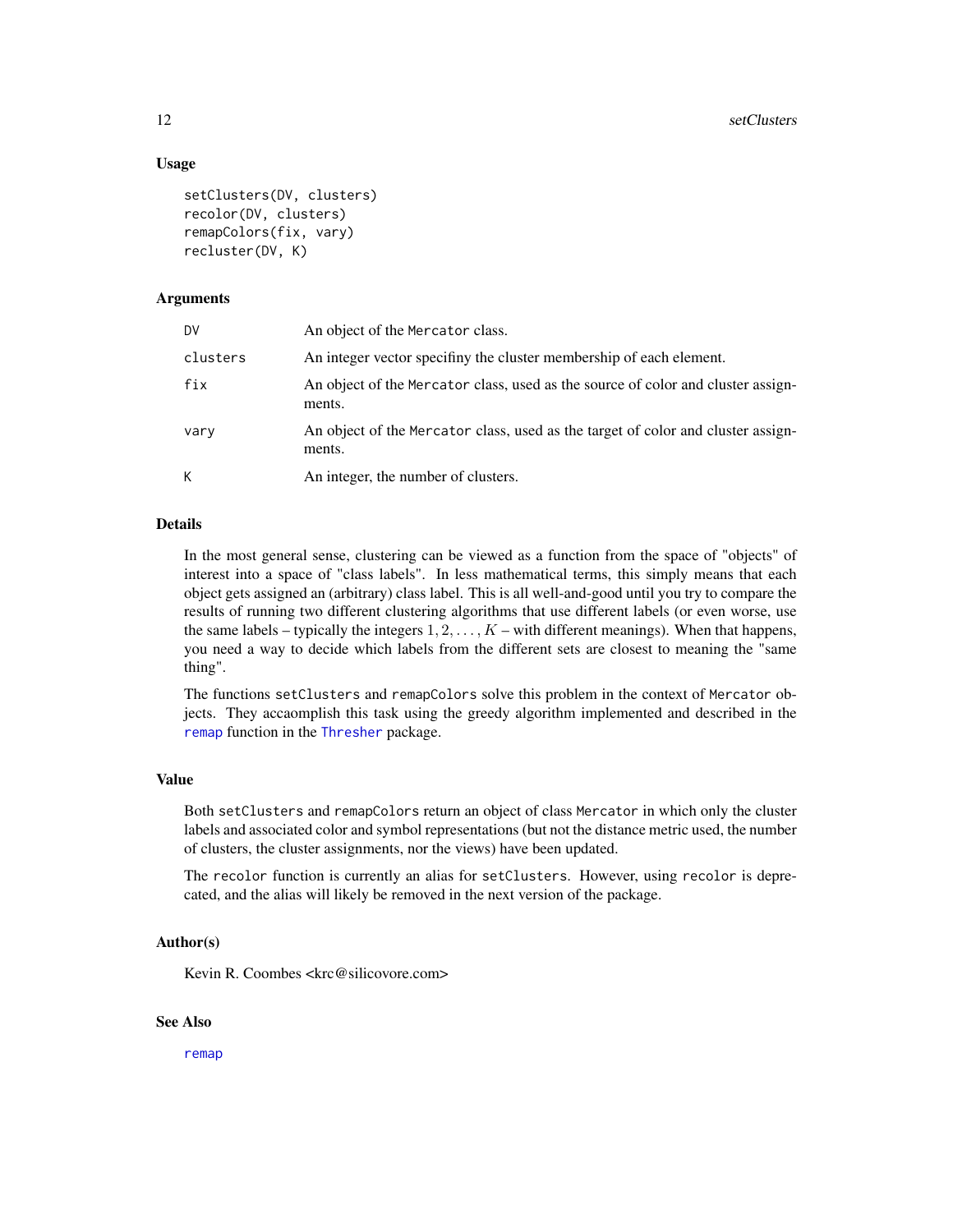#### <span id="page-12-0"></span> $thresholdGF$  13

#### Examples

```
#Form a BinaryMatrix
data("iris")
my.data <- t(as.matrix(iris[,c(1:4)]))
colnames(my.data) <- 1:ncol(my.data)
my.binmat <- BinaryMatrix(my.data)
# Form a Mercator object; Set K to the number of known species
my.vis <- Mercator(my.binmat, "euclid", "tsne", K=3)
table(getClusters(my.vis), iris$Species)
summary(my.vis)
# Recolor the Mercator object with known species
DS <- recolor(my.vis, as.numeric(iris$Species))
table(getClusters(DS), iris$Species)
# Use a different metric
my.vis2 <- Mercator(my.binmat, "manhattan", "tsne", K=3)
table(getClusters(my.vis2), iris$Species)
table(Pearson = getClusters(my.vis2), Euclid = getClusters(my.vis))
# remap colors so the two methods match as well as possible
my.vis2 <- remapColors(my.vis, my.vis2)
table(Pearson = getClusters(my.vis2), Euclid = getClusters(my.vis))
# recluster with K=4
my.vis3 \leq recluster(my.vis, K = 4)
# view the results
opar <- par(mfrow=c(1,2))
plot(my.vis, view = "tsne", main="t-SNE plot, Euclid")
plot(my.vis2, view = "tsne", main="t-SNE plot, Pearson")
par(opar)
```
threshLGF *Threshing and Reaping the* BinaryMatrix

#### <span id="page-12-2"></span>Description

The threshLGF function produces an object of class ThreshedBinaryMatrix from threshing on an object of class [BinaryMatrix](#page-2-1).

The function [threshLGF](#page-12-1) and the [ThreshedBinaryMatrix](#page-12-2) object can be used to access the functionality of the [Thresher](#page-0-0) R-package within Mercator.

# Usage

threshLGF(object, cutoff = 0)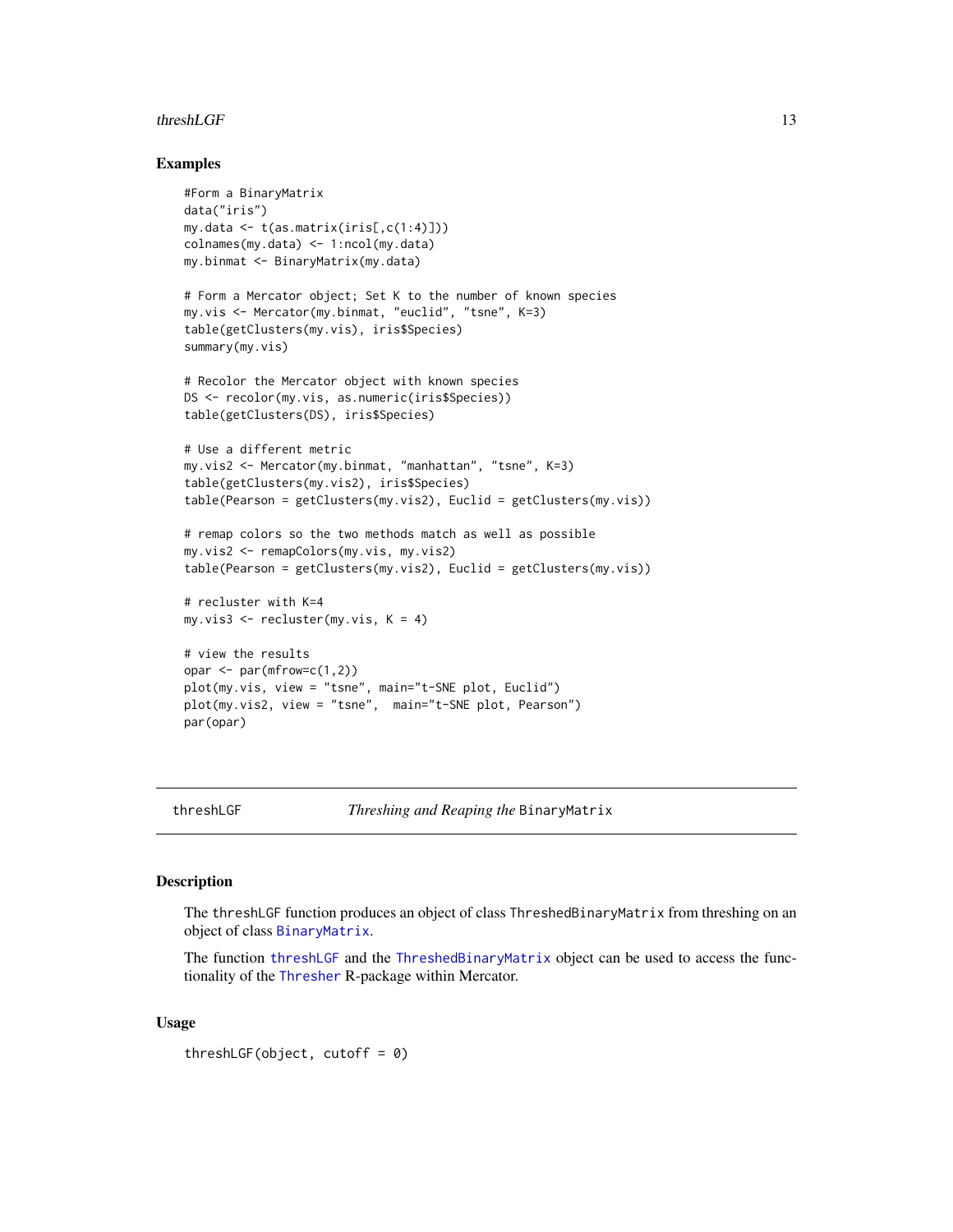#### <span id="page-13-0"></span>Arguments

| object | An object of class BinaryMatrix                                               |
|--------|-------------------------------------------------------------------------------|
| cutoff | The value of delta set to demarcate an uninformative feature. Features with a |
|        | value greater than the cutoff will be kept.                                   |

#### Details

The [Thresher](#page-0-0) R-package provides a variety of functionalities for data filtering and the identification of and reduction to "informative" features. It performs clustering using a combination of outlier detection, principal component analysis, and von Mises Fisher mixture models. By identifying significant features, Thresher performs feature reduction through the identification and removal of noninformative features and the nonbiased calculation of the number of groups (K) for down-stream use.

### Value

threshLGF returns an object of class ThreshedBinaryMatrix. The ThreshedBinaryMatrix object retains all the functionality, slots, and methods of the [BinaryMatrix](#page-2-1) object class with added features. After threshing, the ThreshedBinaryMatrix records the history, "Threshed."

#### Additional Slots

thresher: Returns the functions of the Thresher object class of the [Thresher](#page-0-0) R-package.

reaper: Returns the functions of the Reaper object class of the [Thresher](#page-0-0) R-package.

#### Note

The [Thresher](#page-0-0) R-package applies the Auer-Gervini statistic for principal component analysis, outlier detection, and identification of uninformative features on a matrix of class integer or numeric.

An initial delta of 0.3 is recommended.

#### Author(s)

Kevin R. Coombes <krc@silicovore.com>, Caitlin E. Coombes

#### References

Wang, M., Abrams, Z. B., Kornblau, S. M., & Coombes, K. R. (2018). Thresher: determining the number of clusters while removing outliers. BMC bioinformatics, 19(1), 9.

#### See Also

The threshLGF function creates a new object of class ThreshedBinaryMatrix from an object of class BinaryMatrix.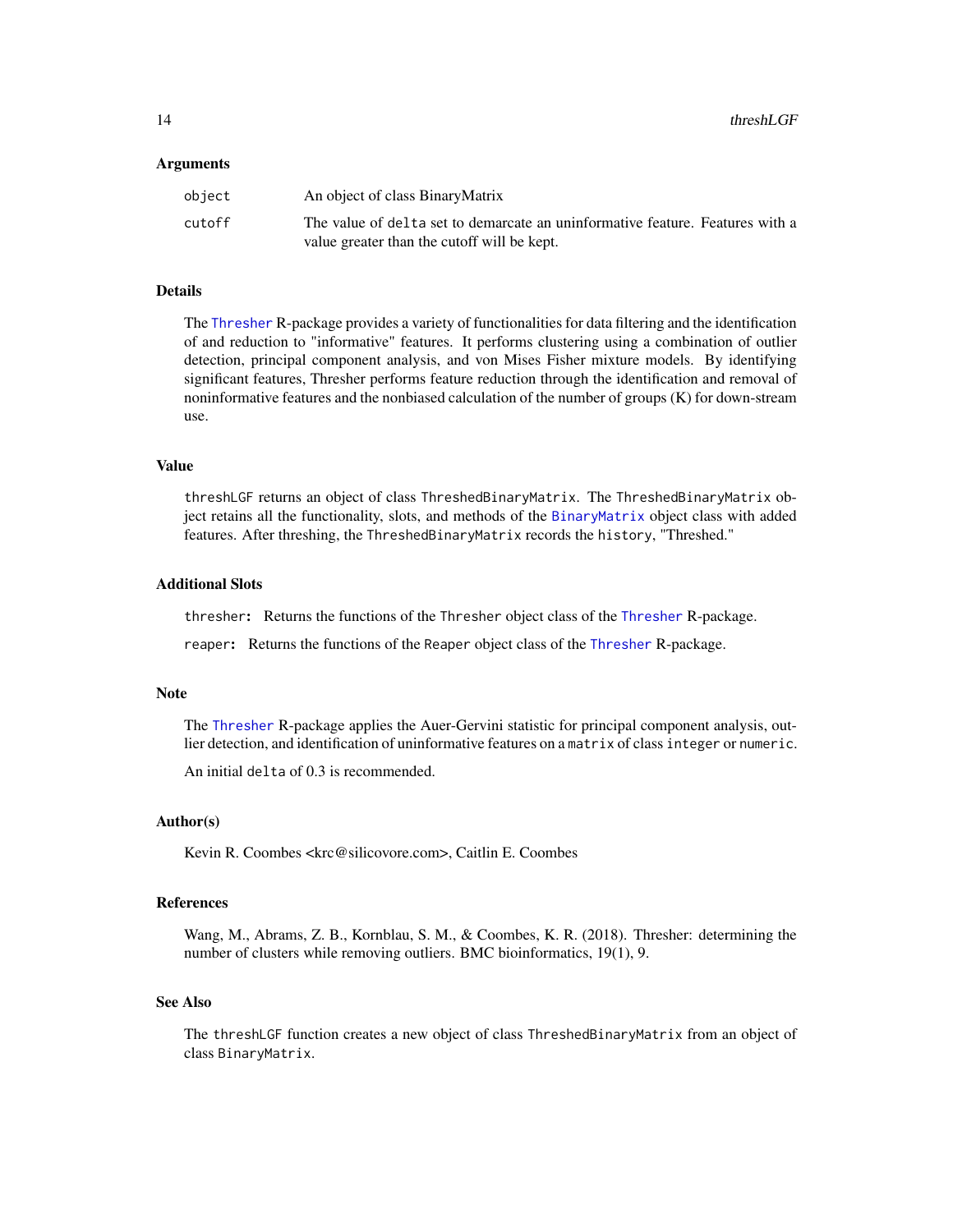# threshLGF 15

# Examples

```
#Create a BinaryMatrix
set.seed(52134)
my.matrix <- matrix(rbinom(50*100, 1, 0.15), ncol=50)
my.rows \leq as.data.frame(paste("R", 1:100, sep=""))
my.cols <- as.data.frame(paste("C", 1:50, sep=""))
my.binmat <- BinaryMatrix(my.matrix, my.cols, my.rows)
summary(my.binmat)
```

```
#Identify delta cutoff and thresh
my.binmat <- threshLGF(my.binmat)
Delta <- my.binmat@thresher@delta
sort(Delta)
hist(Delta, breaks=15, main="", xlab="Weight")
abline(v=0.3, col='red')
my.binmat \leq threshLGF(my.binmat, cutoff = 0.3)
summary(my.binmat)
```

```
#Principal Component Analysis
my.binmat@reaper@pcdim
my.binmat@reaper@nGroups
plot(my.binmat@reaper@ag)
abline(h=1, col="red")
screeplot(my.binmat@reaper)
abline(v=6, col="forestgreen", lwd=2)
```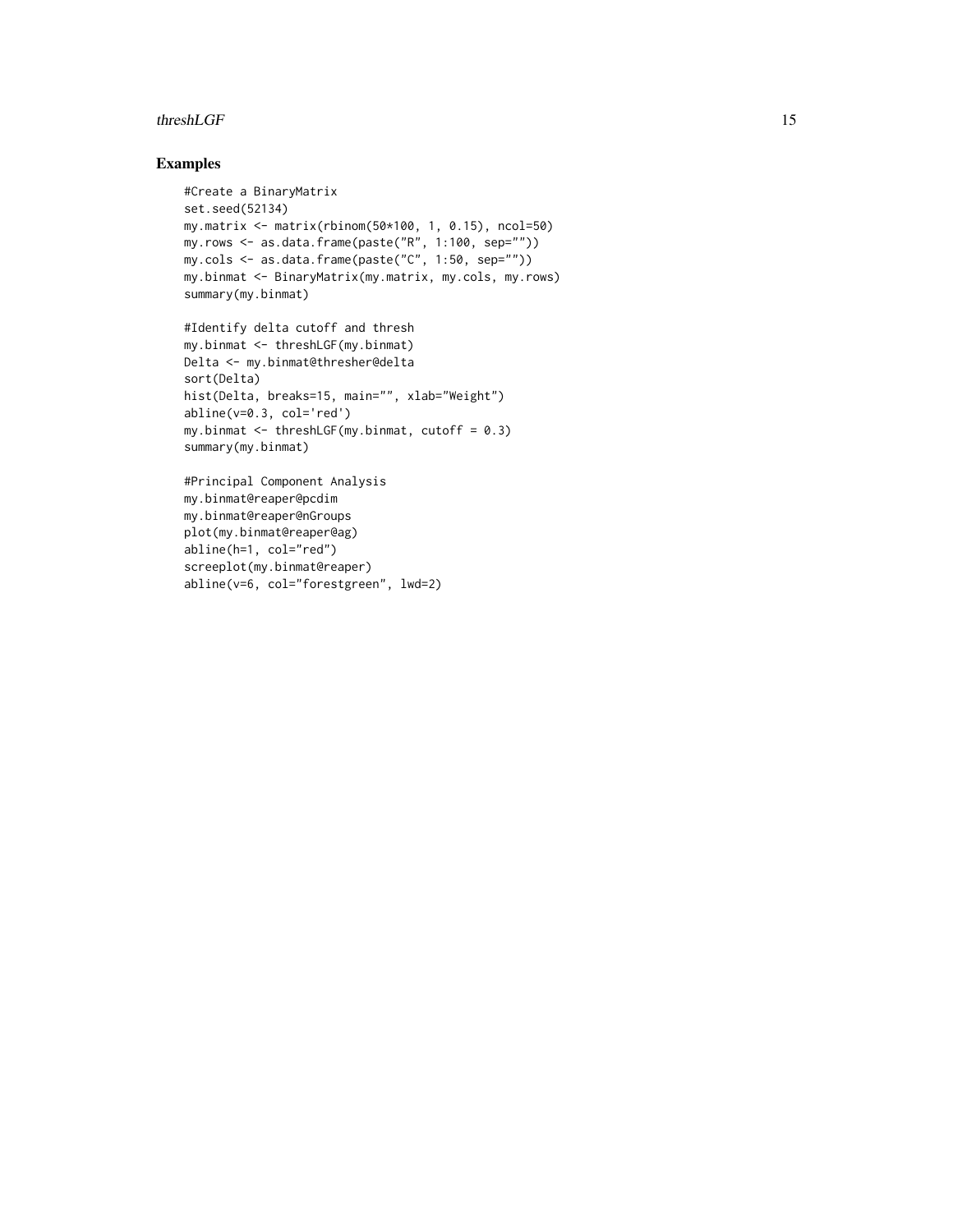# <span id="page-15-0"></span>**Index**

∗ cluster binaryDistance, [2](#page-1-0) BinaryMatrix-class, [3](#page-2-0) downsample, [5](#page-4-0) Mercator-class, [6](#page-5-0) removeDuplicates, [10](#page-9-0) setClusters, [11](#page-10-0) threshLGF, [13](#page-12-0) ∗ datasets mercator-data, [9](#page-8-0) [,BinaryMatrix,ANY,ANY,ANY-method *(*BinaryMatrix-class*)*, [3](#page-2-0) [,Mercator,ANY,ANY,ANY-method *(*Mercator-class*)*, [6](#page-5-0)

addVisualization *(*Mercator-class*)*, [6](#page-5-0)

barplot, *[8](#page-7-0)* barplot,Mercator-method *(*Mercator-class*)*, [6](#page-5-0) binaryDistance, [2,](#page-1-0) *[6,](#page-5-0) [7](#page-6-0)* BinaryMatrix, *[6,](#page-5-0) [7](#page-6-0)*, *[9](#page-8-0)*, *[13,](#page-12-0) [14](#page-13-0)* BinaryMatrix *(*BinaryMatrix-class*)*, [3](#page-2-0) BinaryMatrix-class, [3](#page-2-0)

cmdscale, *[7](#page-6-0)* CML1000 *(*mercator-data*)*, [9](#page-8-0) CML500 *(*mercator-data*)*, [9](#page-8-0)

```
dim, 4
dim,BinaryMatrix-method
        (BinaryMatrix-class), 3
dim,Mercator-method (Mercator-class), 6
dist, 2, 3, 7
downsample, 5, 9
```

```
fakeclin (mercator-data), 9
fakedata (mercator-data), 9
```

```
getClusters (Mercator-class), 6
```
goodmanKruskalDistance *(*binaryDistance*)*, [2](#page-1-0) goodmanKruskalSimilarity *(*binaryDistance*)*, [2](#page-1-0) hammingDistance *(*binaryDistance*)*, [2](#page-1-0) hist,BinaryMatrix-method *(*BinaryMatrix-class*)*, [3](#page-2-0) hist,Mercator-method *(*Mercator-class*)*, [6](#page-5-0) jaccardDistance *(*binaryDistance*)*, [2](#page-1-0) jaccardSimilarity *(*binaryDistance*)*, [2](#page-1-0) lgfFeatures *(*mercator-data*)*, [9](#page-8-0) Mercator *(*Mercator-class*)*, [6](#page-5-0) Mercator-class, [6](#page-5-0) mercator-data, [9](#page-8-0) pearsonDistance *(*binaryDistance*)*, [2](#page-1-0) pearsonSimilarity *(*binaryDistance*)*, [2](#page-1-0) plot,Mercator,missing-method *(*Mercator-class*)*, [6](#page-5-0) print, *[4](#page-3-0)* print,BinaryMatrix-method *(*BinaryMatrix-class*)*, [3](#page-2-0) recluster *(*setClusters*)*, [11](#page-10-0) recolor *(*setClusters*)*, [11](#page-10-0) remap, *[12](#page-11-0)* remapColors *(*setClusters*)*, [11](#page-10-0) removeDuplicateFeatures, *[4](#page-3-0)* removeDuplicateFeatures *(*removeDuplicates*)*, [10](#page-9-0) removeDuplicates, [10](#page-9-0) Rtsne, *[7](#page-6-0)* russellRaoSimilarity *(*binaryDistance*)*, [2](#page-1-0) russelRaoDistance *(*binaryDistance*)*, [2](#page-1-0) scatter, Mercator-method

*(*Mercator-class*)*, [6](#page-5-0)